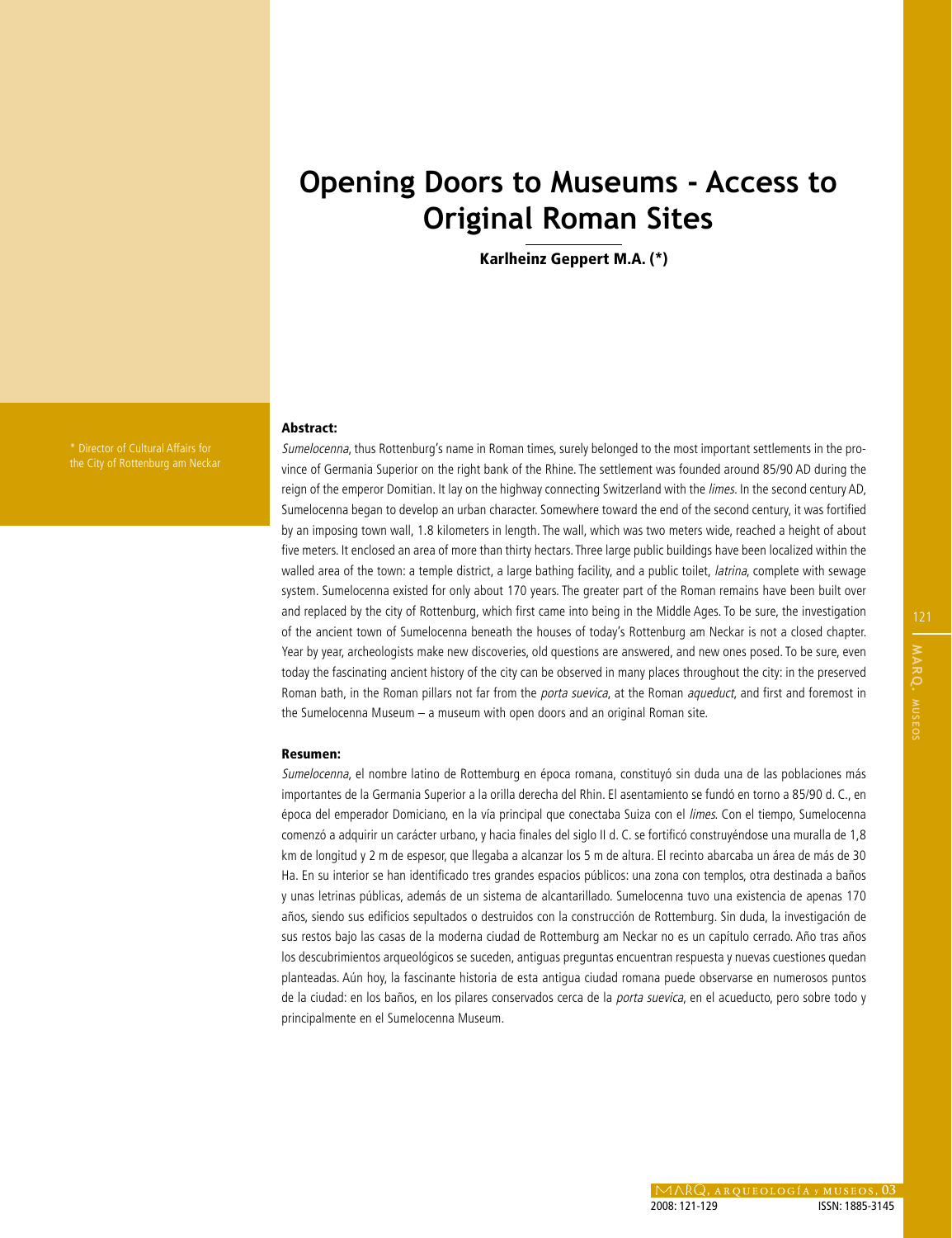

Figura 1. Sumelocenna Museum. Entrance.

In the City of Rottenburg in Baden-Wuerttemberg (Southwest Germany) there is a small regional museum with three departments in three houses: the Suelchgau-Museum in a historic building (17th century), whose permanent exihibition emphasizes especially the time between 1381 to 1806, when Rottenburg and vicinity belonged to Austria, to the Habsburg monarchy; an old synagogue (18th century) in the nearby village of Baisingen, which was not destroyed in Hitler-Germany (1938) and shows the special German-Jewish history; and the Sumelocenna-Museum, the Roman museum of Rottenburg, the special topic of this article.

#### I. Opening doors and site-museums

There are thousands of archaeological sites scattered over the world and the museological problem is always to decide whether to build a (small) museum on the site or to more or less leave the site to its fate and transfer what has been found on it to a conventional type of museum nearby. One example: To call the Sumelocenna-Museum in Rottenburg am Neckar (Southern Germany) a site-museum would not be strictly accurate, although it certainly houses and shelters an important archaeological site and greatly benefits from it.

#### II. Opening doors and museum education

The education department ("Museumspädagogik") creates stimulating educational programs that engage students to increase their achievement as well as to motivate "regular" visitors. This includes many different facets of educational programming - and entertaiment.

#### III. Opening doors and marketing

Marketing a museum is the process of identifying the needs and wants of the visitor and delivering benefits that will satisfy or enhance their experience. Marketing also helps maximize the performance of the museum. It is a complex activity requiring extensive creativity, planning, organisation and problem solving.

## I. OPENING DOORS AND SITE-MUSEUMS

Today Rottenburg on river Neckar is a city with 43.000 people between the Black Forest and the Swabian Alb, a forested hilly area very much like the Black Forest. Rottenburg is about 30 miles southeast of Stuttgart and pretty close to Tuebingen with the famous university, founded 1477.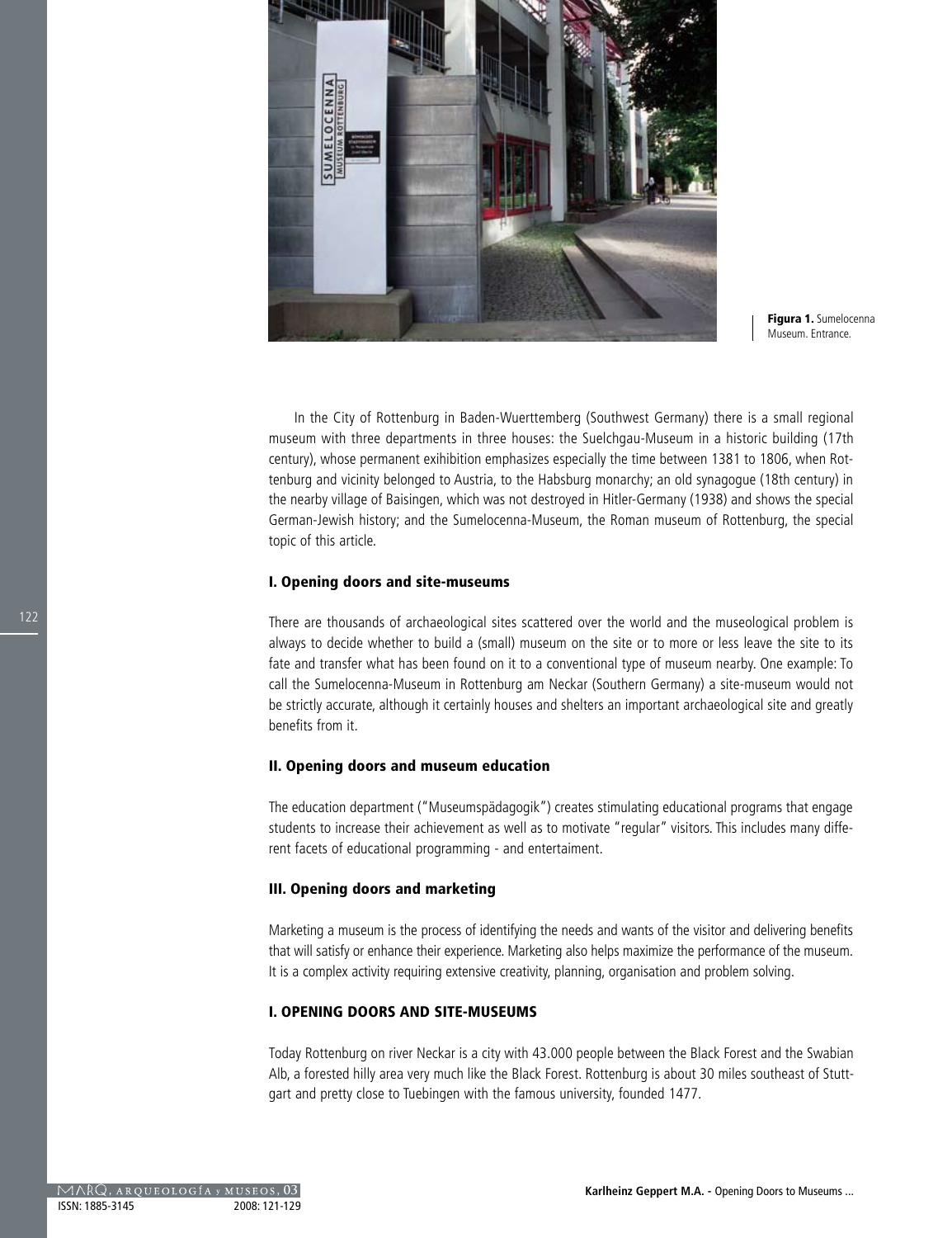# ROTTENBURG – A CENTER OF ARCHAEOLOGICAL RESEARCH WITHIN THE STATE OF BADEN-**WUERTTEMBERG**

In the field of archaeology the Neckar valley between Rottenburg and Tuebingen belongs to the most intensively researched areas within the state of Baden-Wuerttemberg. On few square miles several dozen of archaeological places could be located and many excavations took place in the last three decades. The archaeological evidence for former settlements is varied. Within the last 150 years the experts found graves or grave fields or/and settlements of almost all archaelogical periods. For a long time the area around the town of Rottenburg has been famous for its rich archeological remains. The oldest finds belong to the Middle Paleolithic period, important is the Mesolithic time. Three years ago (2003), the Landesdenkmalamt Baden-Wuerttemberg (the Office for the Preservation of Archaeological Monuments) and the City of Rottenburg hosted the International Conference "After the Ice Age. Settlements, subsistence and social development in the Mesolithic of Central Europe".

Settlements from the early and middle Neolithic and of the Iron age (Hallstatt, Latène) are known as well as grave yards from early Bronze and Iron age. Also the Roman town Sumelocenna and the medieval settlement Suelchen are objects of excavations. The archeological research in modern sense has a long tradition in Rottenburg and vicinity – starting around the year 1840, the historical society was already founded in 1852: Suelchgauer Altertumsverein. So archeology is an important subject in Rottenburg!

## HIGH STANDARD – THE ROMAN CITY OF SUMELOCENNA

Almost 2000 years ago Rottenburg was a Roman settlement midway on the Neckar. There are many stones in Rottenburg that can tell you a story about the past. There are several locations in and around the city where you will find the Roman ruins that allow you to gain fascinating insights into the life of the once flourishing ancient settlement called Sumelocenna, as for instance: an aqueduct, about 7 km in length (Obernau), a Roman mineral well (Bad Niedernau), Roman columns, the original site of a Roman bath, etc. And since 1992 there is a new cultural high-light in the city of Rottenburg am Neckar: the Sumelocenna Museum opened its doors to the public, presenting the city's Roman past. It also includes a notable collection of Roman sculpture and monuments. The museum contains an excavated section of the ancient city.

## BACK TO THE ROMAN ROOTS

The Roman city of Sumelocenna fell into decay long ago. It had its heyday 1800 years ago in the 2nd century AD. This period was described two hundred years ago by the British scholar Edward Gibbon in his famous work "The Decline and Fall of the Roman Empire" as follows: "In the second century of the Christian era, the Roman Empire encompassed the most beautiful countries of the earth and the civilized portion of mankind. Ancient glory and disciplined valor guarded the borders of this extensive monarchy. The mild yet powerful influence of laws and customs had gradually cemented the union of the provinces." (Gibbon)

In one of these Roman provinces, *Germania Superior*, lay the thriving and important town of Sumelocenna. Its distance from the capital of the empire, Rome, was approximately 1000 kilometers. Sumelocenna was protected by its massive town wall. The Roman city prospered from about 85 to 260 AD, after which it was plundered and destroyed by the victorious Alemanni. Between the fourth and twelfth century the area remained unpopulated, and the Roman ruins were slowly covered by a layer of earth. The present city of Rottenburg was founded over seven hundred years ago – around the year 1280. Beneath many of Rottenburg's houses lie the remains of Roman walls, and wherever construction is begun, one is almost certain to come upon Roman ruins. In several places, rather than removing these signs of the past, the excavated walls have been conserved as monuments, for example, in the case of the Roman bath beneath a local secondary school, and at the Roman Museum Sumelocenna.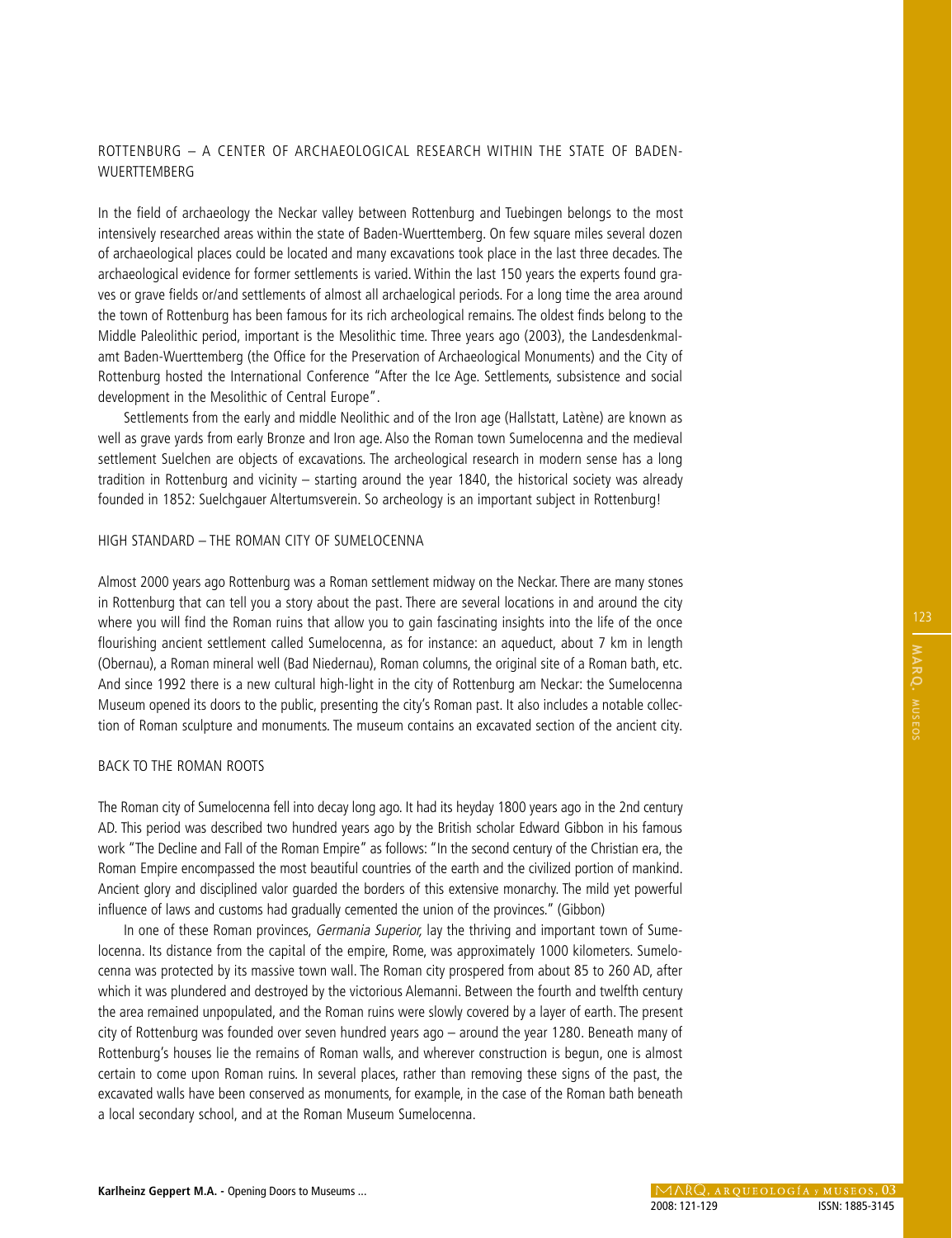

Figura 2. Sumelocenna plane wiew of the excavation.

#### SECURE AND CONVENIENT FOR TRAFFIC: THE LOCATION OF SUMELOCENNA

The name Sumelocenna has been come down to us by means of many inscriptions. (Corpus Inscriptionum Latinarum XIII, 2506, 6358, 6365, 6384, 9084, 11726, 11727). The word itself indicates that the original inhabitants of this site were Celts, perhaps Helvetians. In Roman times several important roads passed through Sumelocenna leading in all directions to locations throughout southwest Germany. The most important of these was the large highway leading from Switzerland in the direction of the limes at the northeast border of the empire. This route is recorded on the Tabula Peutingeriana, a mediaeval copy of a Roman roadmap dating from the middle of the fourth century. Here, again, we find the ancient name of Rottenburg, specifically identified by a conventional sign displaying two towers, and bearing the spelling Samulocenis. Certain specific architectural features appertained to an imperial Roman city, and it was also necessary for Sumelocenna to display them: a town wall with towers and gates, hot springs, a theater, and, as a center for political and economic affairs, a forum – and a least three bathhouses!

## SPECIAL TOPIC OF THE MUSEUM: HYGIENE - BATHING AND PUBLIC LATRINES

"At the civitas capital of Rottenburg an exceptionally well preserved public latrine 105 x 16ft (32 x 5 m) in size stood on the northern edge of the town's baths. The latrine, accessible from the street, was paved with large sandstone slabs and had a row of timber latrine seats on one side." (Carroll, 2001, 50) When the late Kenneth Hudson and Hans R. Woodtli, both member of EMYA committee visited our museum in September 1994 they wrote: "The most striking feature of the museum is what remains of an enormous Roman public lavatory, the water-borne sewage arrangements of which where constructed to the highest Roman standards."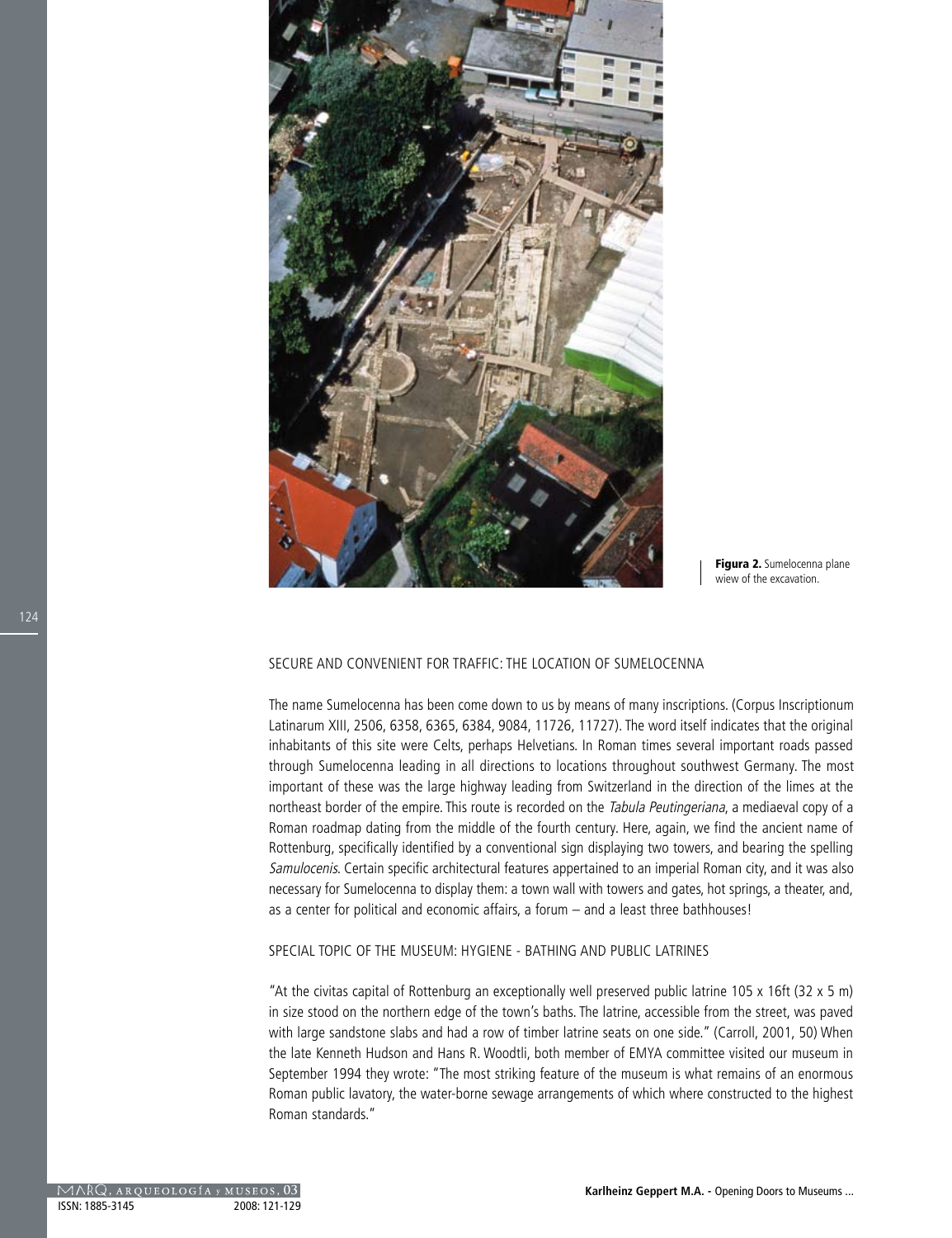

Figura 3. Latine inscription of Sumelocenna.

#### PUBLIC LAVATORY

The most impressive part of this section is a lavatory, whose lavishly decorated interior could be drained by means of a sewer. In 1986 it was possible to excavate a thirty-two-meter-long segment of the luxurious latrine preserved in the Sumelocenna Museum. The entrance was located at the north corner of the building. A visitor had to descend eleven steps before reaching the actual room with the toilets. A row of at least seven sandstone pillars plastered in white and three meters high visually divided the very long, narrow room down the middle. In front of the colorfully painted northern wall a conduit fifty centimeters wide and ninety centimeters deep provided drainage for the latrine by way of the *cloaca maxima*. Above this conduit was a row of wooden seats about sixty centimeters deep and forty centimeters high. The worn places in the stone floor in front of the conduit show that toilet seats were installed about ninety centimeters apart, so we can assume that there were about thirty-six seats in all. In front of the row of seats a little groove flowed with fresh water, which one could use to clean oneself. Perhaps sponges or moss were also used as cleansing aids. On the southern wall was a round water basin about thirty centimeters deep for washing one's hands. Ancient latrines were public in the truest sense of the word: here people met, sat next to each other, and conversed with those on the neighboring seat. The size of the facility and the worn-down stairs indicate frequent use.

The large public latrine of Sumelocenna, the largest of the preserved Roman latrines north of the Alps, demonstrates the high standard of hygiene enjoyed by this ancient settlement.

#### ROMAN BATHHOUSES

The highly developed public baths of Roman times reflect the recognition that bodily hygiene and health are closely related. Thus, all types of Roman baths – private, public, those found in forts, and the spas – served the primary purpose of cleansing and caring for the body. In addition to washing oneself, the program included not only cosmetic services, such as massage and hair removal, and sports, but also games and entertainment. The baths normally opened at the eighth hour (about 2:00 pm). Men and women bathed separately, either at different times or in different rooms.

Three bathing complexes are known to have existed in Sumelocenna. Within the walled area of the Roman town we know of two probably private baths in the east and of the remains of a large public bath almost in the very center of the town.

Bathhouse I (in the north part of Mechthildstrasse) was first uncovered in 1899 and could recently be studied in more detail during renewed excavation in 1999. Bathhouse II (beneath the Eugen-Bolz-Gymnasium, an exterior part of the Sumelocenna Museum) was thoroughly examined in 1962. The exa-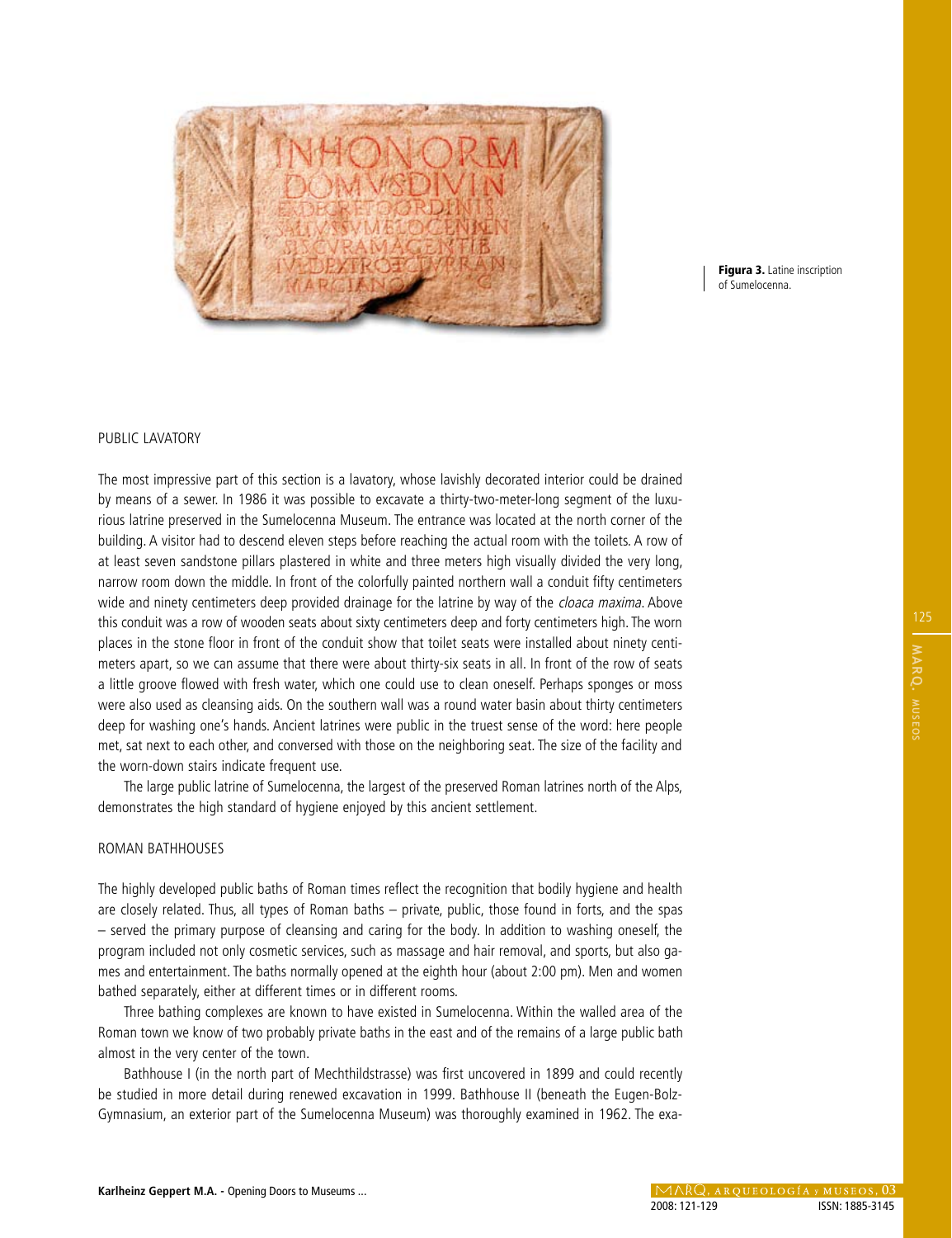

Figura 4. Sumelocenna. Sculpture of Juno.

mination revealed that the hot-spring facility measured eighteen by eleven meters and contained all the necessary amenities: an entrance and dressing room, *apodyterium*, in the northwest part of the building; directly south of this, the tepid bath, *tepidarium*; in the middle of the complex, a cold bath, frigidarium, with the requisite *piscina*; and a hot bath, *caldarium*, with three apse-like projections in which the tubs of hot water stood ready. All rooms were plastered in different colors and in some places painted with figures. The outside of the building was plastered in red. This facility, which was in use during the second and third century AD, was separately located within its own walled courtyard. This could indicate that it was built, used, and maintained by a guild of artisans. The public hot-spring facility (III) was investigated in parts, first in 1983 in the Spiegelgasse, and then in 1991 during the construction of the parking garage in Sprollstrasse. It was about fifty meters long. It was possible to excavate the southeast corner of the bath behind the drainage ditch (now next to the entrance of the museum). This was probably a large dressing room.

#### SEWAGE SYTEM

Sumelocenna was also equipped with a sewage system. The part of the sewer that can be seen in the museum was probably the main sewage line, cloaca maxima, which carried waste out of the settlement and deposited it in the Neckar River. The sewer's height of 2.5 yards forms a passage spacious enough to walk through. In a very practical manner, the public toilets, the *latrina*, were built directly over it. Living and working quarters were only seldom connected to the sewage system; drains and garbage disposals had yet to be invented. Most residents probably did not have their own "flushable" toilets. They used chamber pots and night stools, or paid a fee to use a public restroom, which was usually run by a municipal leaseholder, conductor.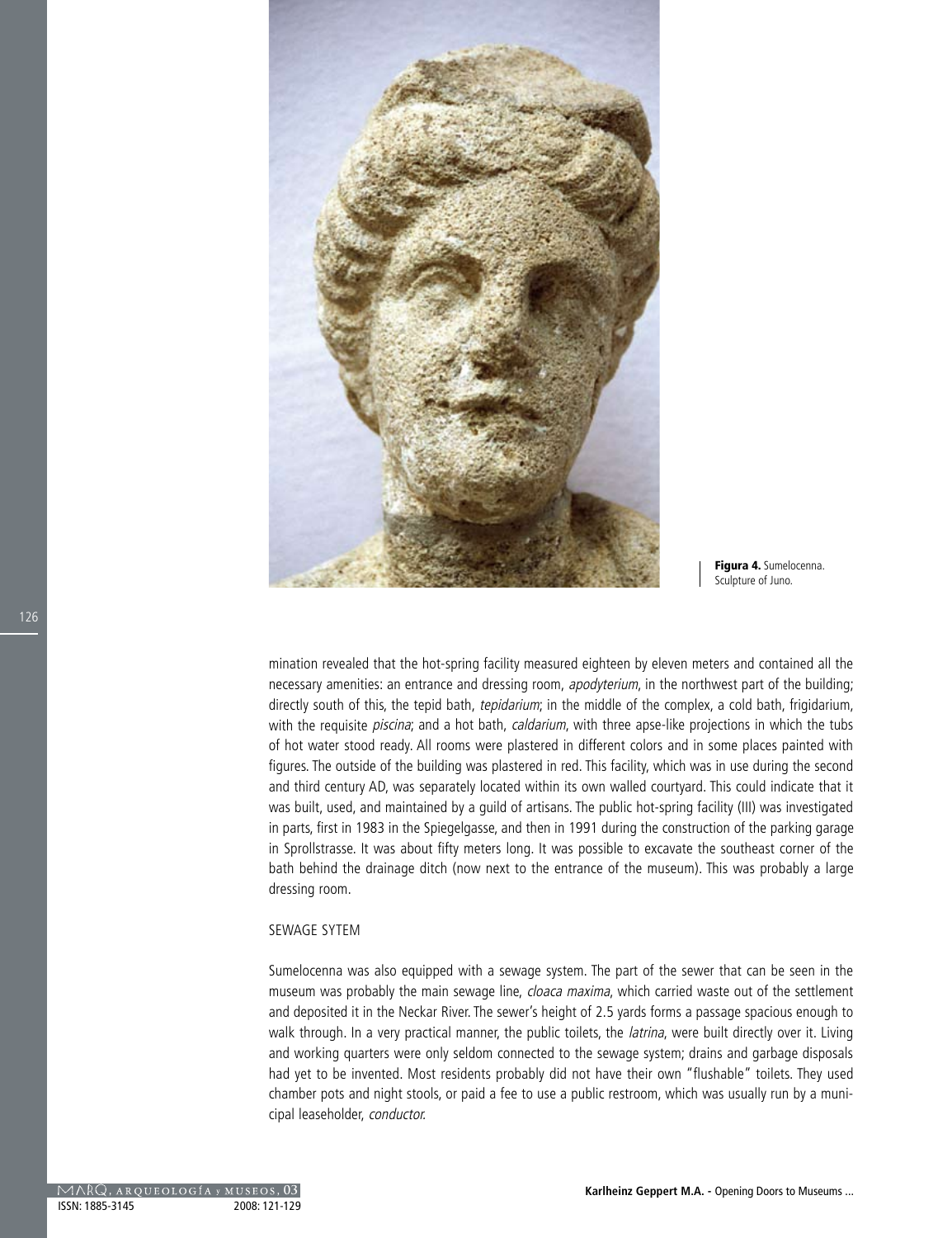

Figura 5. Sumelocenna. View of the latrine.

## II. OPENING DOORS AND MUSEUM EDUCATION

Reconstructed objects, models, pictures and diagrams and, of course, many originally excavated Roman artifacts are presented in an interesting as well as systematically informative way. The museums offers comprehensible texts, dealing with the Roman culture in general, but covering the latest results of scientific research in the Roman city Sumelocenna as well. The museum also focusses on the everyday life of the former inhabitants of the city.

For younger visitors (as well as adults) there is a diorama consisting of more than 650 tiny models showing many scenes in Sumelocenna. An "old-fashioned" slide show accompanied by spoken text offers an introduction into the Roman history of South-West Germany and a survey of the many interesting things to be discovered in the Sumelocenna Museum (also in English and French).

The education department ("Museumspädagogik") creates stimulating educational programs that engage students to increase their achievement as well as to motivate "regular" visitors. This includes many different facets of educational programming - and entertaiment. There are special programmes for students as well as a special room, the so called "Roman class-room", for pupils and students.

# III. OPENING DOORS AND MARKETING - ROMAN FESTIVALS, SPECIAL EXHIBITIONS, NET-WORKING

First of all Sumelocenna is a small regional museum, 15.000 visitors/year (200.000 visitors since 20.11.1992), and naturally we got a museum shop with books, toys, replicas and so on.

## SPECIAL EVENT

A Roman Festival every other year – or to use the term "historical reenactment"; "historical reenactment", is an activity in which participants recreate some aspects of a historical event or period. Most groups that concentrate on Roman reenacting focus on one particular Roman legion; nearly all of the legions portrayed actually existed historically, and the reenactors strive to recreate the legionary life as accurately as possible. This attention to realism generally extends to the equipment worn and displayed, and to the behavior displayed to each other and especially to the public; indeed, many public demonstrations attempt to recreate Roman military drills, e.g. Legio VIII Augusta (VEX LEG VIII) or the celtic group CARNYX. Experimental archaeology is an important part of many authentic living history events, where crafts and techniques are evaluated to see whether they make sense in the appropriate historical setting. For example, various combinations of armour can be tried to see if an item for which no historical evidence exists is actually easy to make with the tools available and practical to use in the battles of the time.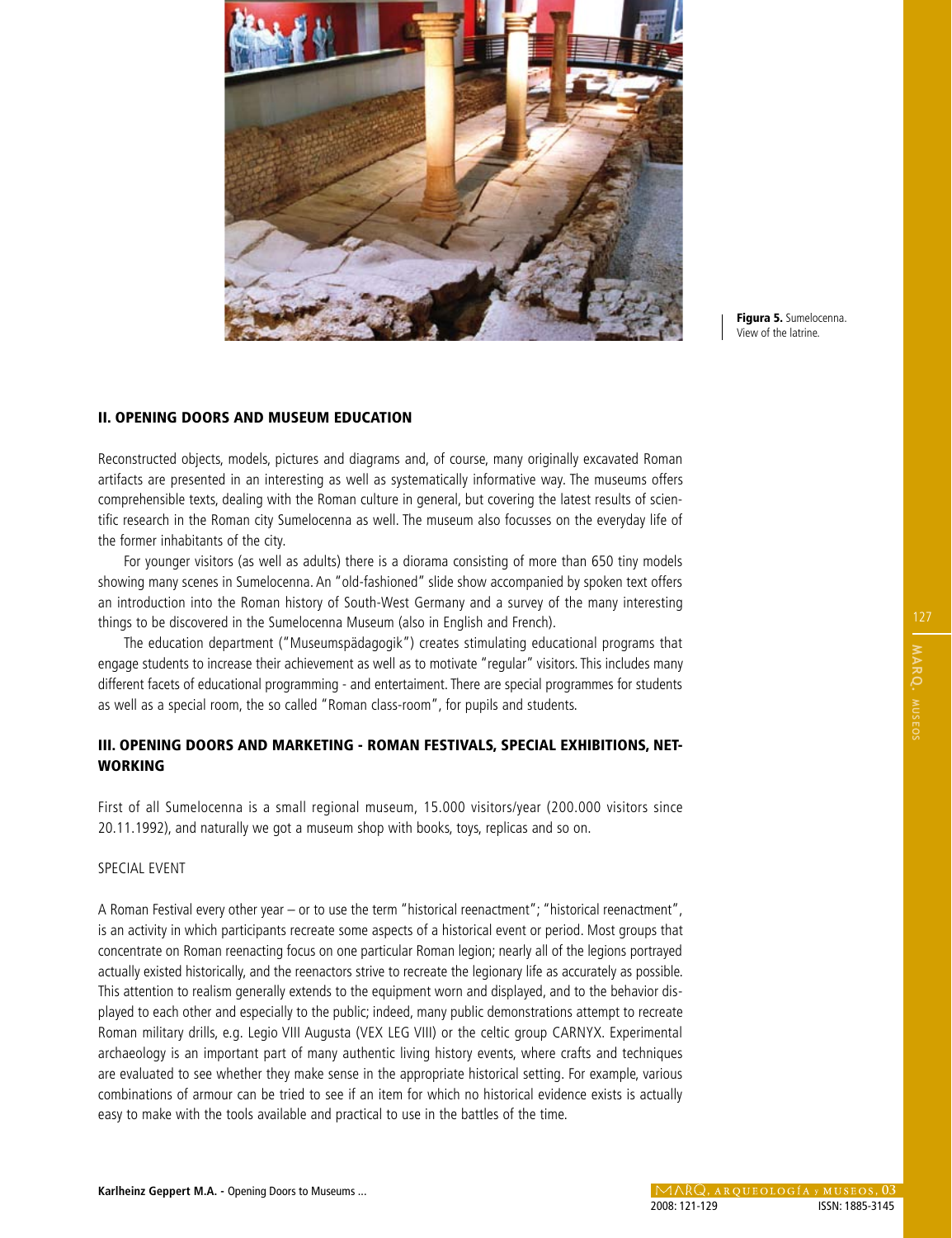#### SPECIAL OR TEMPORARY EXHIBITIONS

In the museum were 18 special and temporary exhibitions on display since 1995, beside the "normal" presentation.

#### NETWORKING – IN THE FOOTSTEPS OF THE ROMANS

Rottenburg and the Sumelocenna-Museum are a part of the so called Neckar-Alb-Aare Roman Route; the "modern" Roman Route, opened in 1999, gives visitors a chance to see and re-live the Roman past of the region between Stuttgart in Germany and Zuerich in Switzerland. This "modern" Roman route is a network of once Roman cities, museums and historical societies in Southwest Germany and North Switzerland with common goals and a corporate marketing. The Neckar-Alb Roman Route retraces historical Roman roads and forms a link between a great many interesting classical sites. Different types of Roman settlements are encountered along the way, such as the rural estate, the village settlement, the fort and the capital of a civitas, or "district". Excavated sites, monuments and museums all along the route are impressive testimonies to the history of the Roman province of Germania Superior. The Neckar-Alb Roman Route cuts through the Swabian mountains, a region with one of the greatest proliferation of castles anywhere in Germany. The route runs for approx. 400 km from Koengen (near Stuttgart) to Windisch/Brugg (Switzerland, near Zuerich) and passes through remarkable scenery shaped by human activity whilst revealing many Roman treasures along the way.

## BIBLIOGRAPHY

#### MONOGRAPHS

CARROLL, Maureen 2001: Romans, Celts & Germans. The Germans Provinces of Rome, Stoud : Tempus

GAUBATZ-SATTLER, Anita 1999: Svmelocenna : Geschichte und Topographie des römischen Rottenburg am Neckar nach den Befunden und Funden bis 1985, Stuttgart: Theiss,

GIBBON, Edward 1992: Verfall und Untergang des Römischen Reiches, Frankfurt am Main : Eichborn

FILTZINGER, Philipp, PLANCK, Dieter, CAMMERER, Bernhard 1986: Die Römer in Baden-Württemberg, Stuttgart: Theiss

HEILIGMANN, Karin 2003: Sumelocenna - Römisches Stadtmuseum Rottenburg am Neckar Stuttgart: Theiss

HUDSON, Kenneth 1977: Museums for the 1980s, A survey of world trends, London : Macmillan JAUMANN, Ignaz v. 1840: Colonia Sumelocenne

KIND, Claus-Joachim (ed.) 2006: After the Ice Age. Settlements, Subsistance, and Social Development in the Mesolithic of Central Europe. Proceedings of the International Meeting 09. - 12. September 2003 in Rottenburg/Neckar, Baden-Württemberg, Stuttgart: Theiss

PLANCK, Dieter (ed.) 2005: Die Römer in Baden-Württemberg. Römerstätten und Museen von Aalen bis Zwiefalten, Stuttgart: Theiss